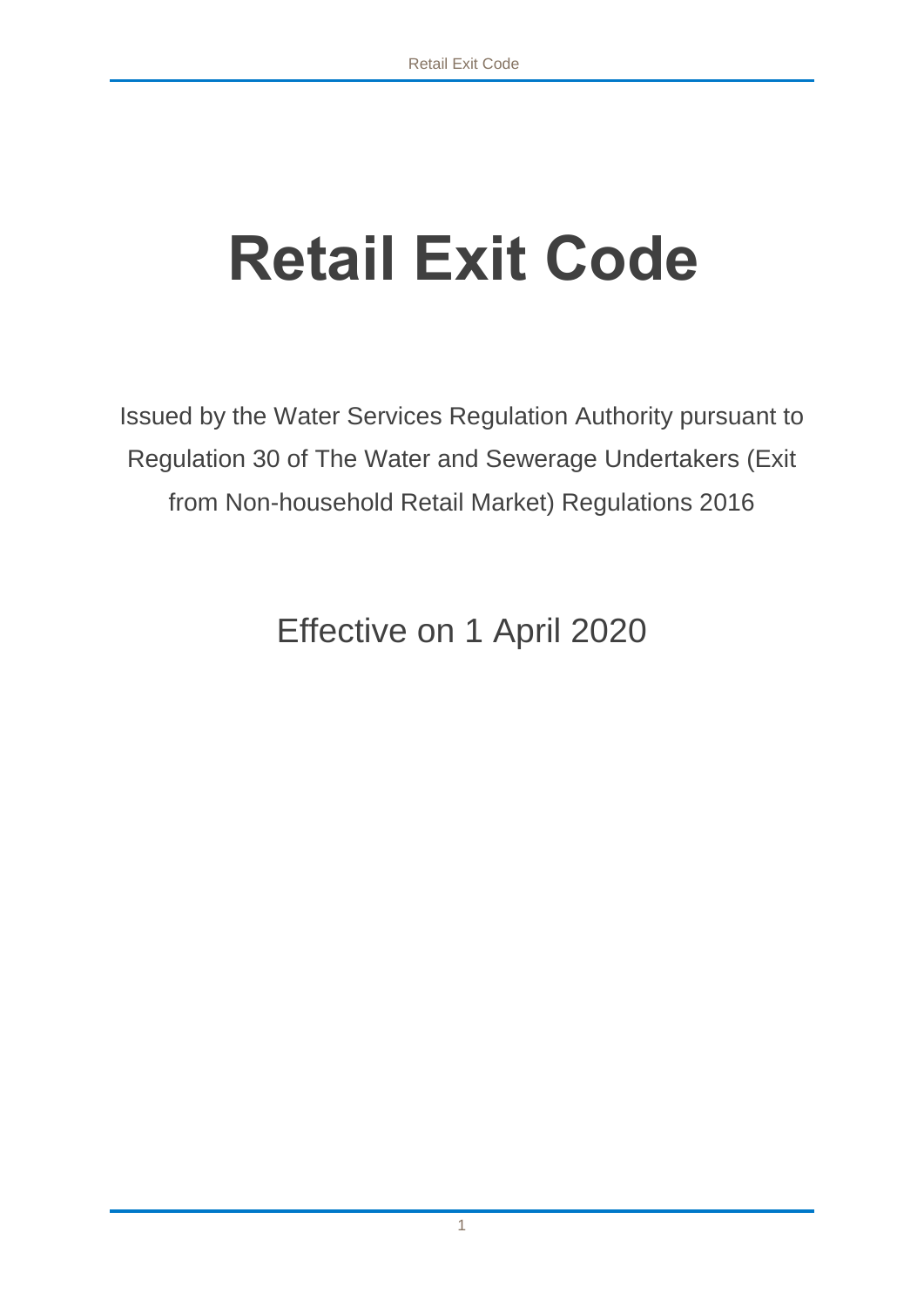# Change History

| <b>Version</b><br><b>Number</b> | <b>Date of Issue</b>                                      | <b>Reason For Change</b>                                                                 | <b>Sections</b><br><b>Affected</b>                                                                                                                  |
|---------------------------------|-----------------------------------------------------------|------------------------------------------------------------------------------------------|-----------------------------------------------------------------------------------------------------------------------------------------------------|
| V <sub>2.0</sub>                | 26/01/2018                                                | <b>Modifications to the Retail Exit</b><br>Code - a consultation                         | 1.1 "Permitted<br>Adjustment" (1) &<br>(2)<br>$3.1.1$ (a) & (b)<br>3.1.2<br>3.2.3 (b) & (c)<br>4.2.3 (b) & (c)<br>5.2.3 (b) & (c)<br>6.1.2<br>6.1.4 |
| V3.0                            | 11/12/2018 (Consultation<br>version - not<br>implemented) | Draft consultation version<br>review in line with end of first<br>period of price limits | All                                                                                                                                                 |
| V4.0                            | 04/07/2019                                                | Review in line with end of first<br>period of price limits                               | All                                                                                                                                                 |
|                                 |                                                           |                                                                                          |                                                                                                                                                     |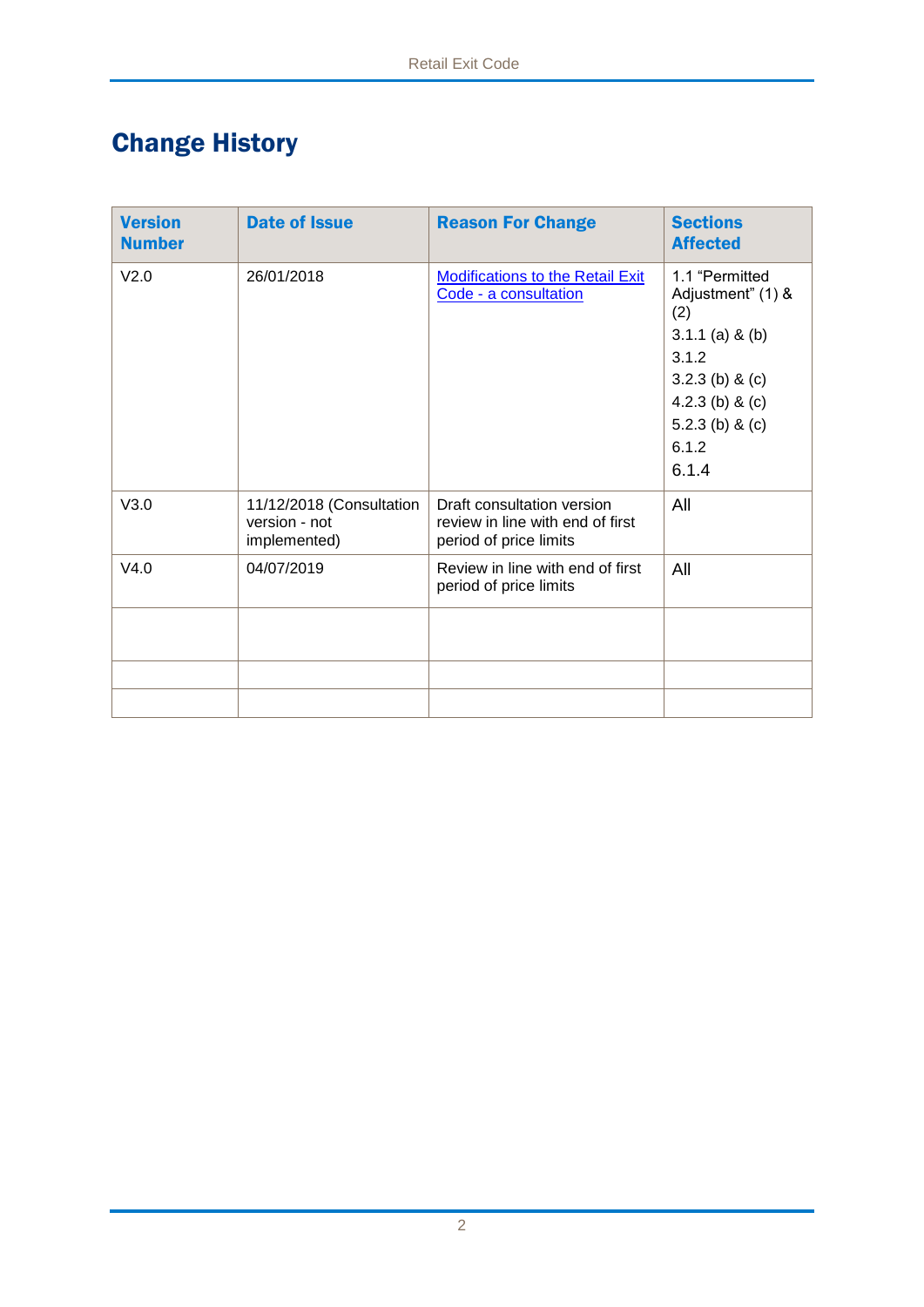# Contents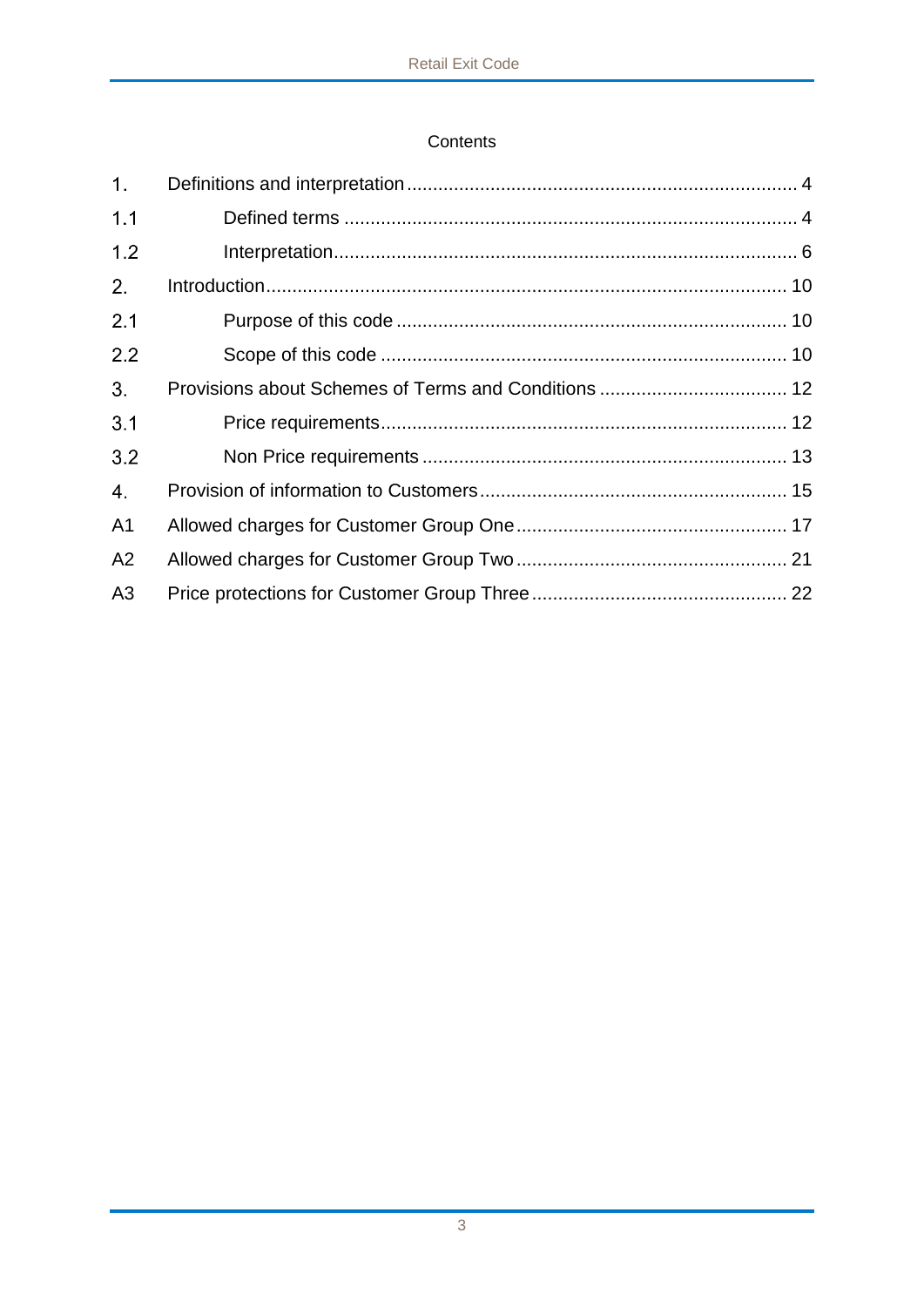#### <span id="page-3-0"></span>Definitions and interpretation  $1.$

#### $1.1$ Defined terms

<span id="page-3-1"></span>In this document the following capitalised terms shall have the following meaning:

| <b>Definitions</b>              |                                                                                                                                                                                                                                                                                                                                                                                        |
|---------------------------------|----------------------------------------------------------------------------------------------------------------------------------------------------------------------------------------------------------------------------------------------------------------------------------------------------------------------------------------------------------------------------------------|
| <b>Term</b>                     | <b>Definition</b>                                                                                                                                                                                                                                                                                                                                                                      |
| "1991 Act"                      | the Water Industry Act 1991                                                                                                                                                                                                                                                                                                                                                            |
| "2014 Act"                      | the Water Act 2014                                                                                                                                                                                                                                                                                                                                                                     |
| "Acquiring Licensee"            | a Licensee which has a duty pursuant to the Exit<br>Regulations to continue the supply of water or provision<br>of sewerage services to any Transferred Customer on<br>and after the Exit Date.                                                                                                                                                                                        |
| "Appointment"                   | the instrument of appointment granted to an a relevant<br>undertaker under the 1991 Act                                                                                                                                                                                                                                                                                                |
| "Area"                          | any area for which an Appointment is held                                                                                                                                                                                                                                                                                                                                              |
| "Business Day"                  | the period of 08:00 to 18:00 hours on any day other<br>than a Saturday or Sunday, or Christmas Day, Good<br>Friday or any day which is a bank holiday in England<br>and Wales under the Banking and Financial Dealings<br>Act 1971                                                                                                                                                     |
| "Business Retail<br>Activities" | the supply of water, the provision of sewerage services<br>or the carrying out of trade effluent functions in relation<br>to premises other than household premises                                                                                                                                                                                                                    |
| "Cancellation Request"          | as defined in the Wholesale-Retail Code                                                                                                                                                                                                                                                                                                                                                |
| "Charges Scheme"                | a charges scheme produced by a relevant undertaker<br>pursuant to s143 of the 1991 Act                                                                                                                                                                                                                                                                                                 |
| "Charging Year"                 | a calendar year running from 1 April in a given year to<br>31 March in the following year                                                                                                                                                                                                                                                                                              |
| "Customer"                      | Eligible Exit Area Customer                                                                                                                                                                                                                                                                                                                                                            |
| "Customer Group One"            | Eligible Premises to which a Licensee supplies less<br>than 0.5 megalitres of water or wastewater services a<br>year, or is assessed to be so supplied, or for which the<br>consumption is unmeasured, and excluding premises<br>where a customer freely chooses to pay different<br>charges from those that they would otherwise be liable<br>for on a Scheme of Terms and Conditions |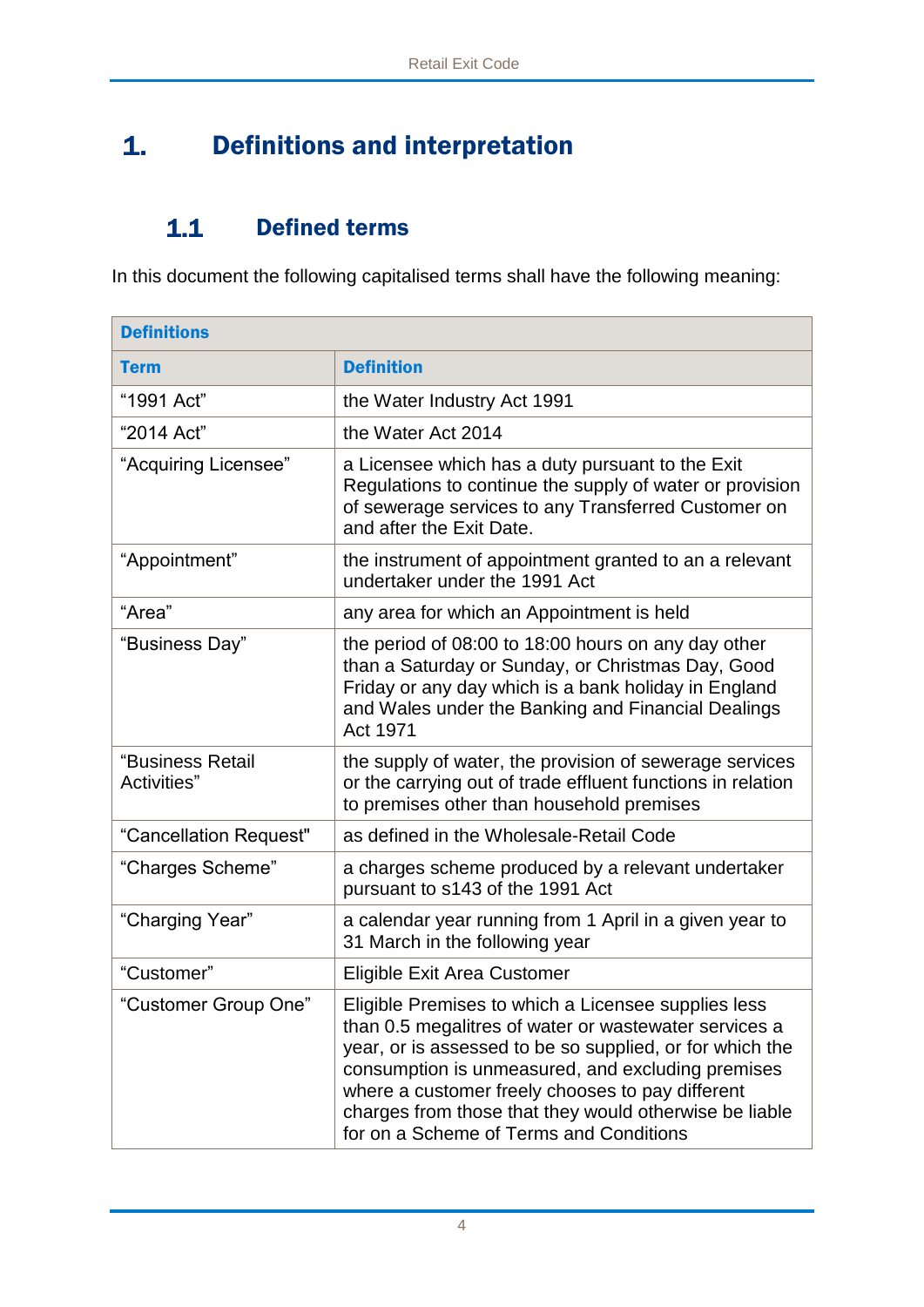| <b>Definitions</b>                 |                                                                                                                                                                                                                                                                                                                                                                                                                                   |  |
|------------------------------------|-----------------------------------------------------------------------------------------------------------------------------------------------------------------------------------------------------------------------------------------------------------------------------------------------------------------------------------------------------------------------------------------------------------------------------------|--|
| <b>Term</b>                        | <b>Definition</b>                                                                                                                                                                                                                                                                                                                                                                                                                 |  |
| "Customer Group Two"               | Eligible Premises to which a Licensee supplies at least<br>0.5 megalitres of water or wastewater services a year<br>but below 50 megalitres, or is assessed to be so<br>supplied, and excluding premises where a customer<br>freely chooses to pay different charges from those that<br>they would otherwise be liable for on a Scheme of<br><b>Terms and Conditions</b>                                                          |  |
| "Customer Group Three"             | Eligible Premises to which a Licensee supplies at least<br>50 megalitres of water or wastewater services a year,<br>or is assessed to be so supplied, and excluding<br>premises where a customer freely chooses to pay<br>different charges from those that they would otherwise<br>be liable for on a Scheme of Terms and Conditions                                                                                             |  |
| "Customer Numbers"                 | the average number of individual Eligible Premises<br>supplied or served by the Licensee in a Charging Year<br>excluding premises where a customer freely chooses to<br>pay different charges from those that they would<br>otherwise be liable for on a Scheme of Terms and<br>Conditions                                                                                                                                        |  |
| "Customer Type"                    | a class of customers<br>(a) described in Annex 1 Table 1 by reference to the<br>type of charge fixed by or in accordance with a charges<br>scheme under section 143 of the 1991 Act; or<br>(b) described in Annex 1 Table 1 by reference to the<br>volume of water (in megalitres ("MI")) supplied to their<br>premises by a water undertaker and the service<br>provided (either the supply of water or of sewerage<br>services) |  |
| "Eligible Exit Area<br>Customer"   | the owner or occupier of Eligible Premises in an Exit<br>Area                                                                                                                                                                                                                                                                                                                                                                     |  |
| "Eligible Water Supply<br>Licensee | as defined in the Exit Regulations                                                                                                                                                                                                                                                                                                                                                                                                |  |
| "Eligible Licensee"                | an Eligible Water Supply Licensee or an Eligible<br>Sewerage Licensee                                                                                                                                                                                                                                                                                                                                                             |  |
| "Eligible Premises"                | as defined in Wholesale-Retail Code                                                                                                                                                                                                                                                                                                                                                                                               |  |
| "Eligible Sewerage<br>Licensee"    | as defined in the Exit Regulations                                                                                                                                                                                                                                                                                                                                                                                                |  |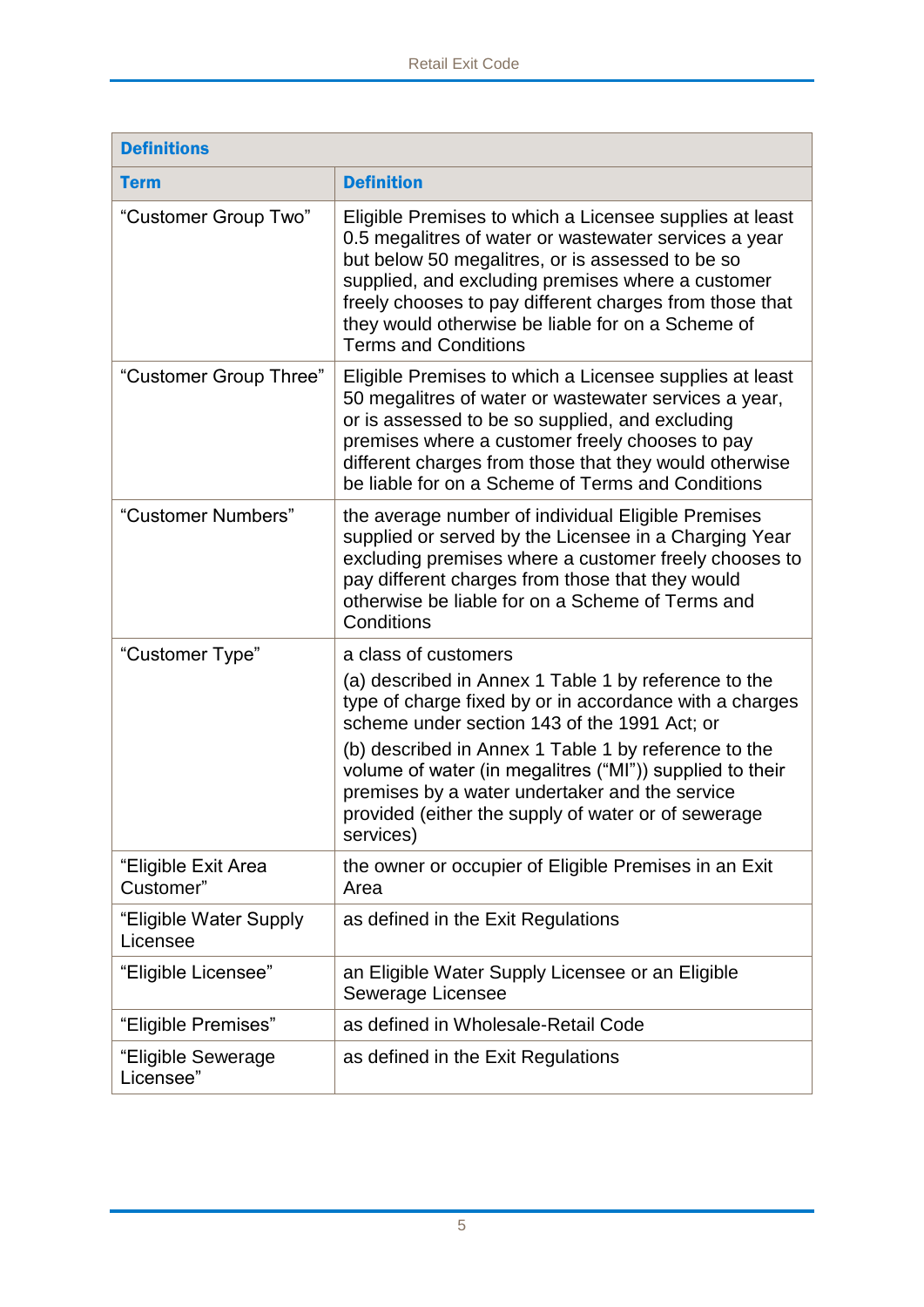| <b>Definitions</b>                 |                                                                                                                                                                                     |  |
|------------------------------------|-------------------------------------------------------------------------------------------------------------------------------------------------------------------------------------|--|
| <b>Term</b>                        | <b>Definition</b>                                                                                                                                                                   |  |
| "Exit Area"                        | the area of appointment of an Undertaker that has<br>exited the retail market in accordance with the Exit<br>Regulations;                                                           |  |
| "Exit Date"                        | as defined in the Exit Regulations                                                                                                                                                  |  |
| "Exit Regulations"                 | means The Water and Sewerage Undertakers (Exit<br>from Non-Household Retail Market) Regulations 2016                                                                                |  |
| "Go Live Date"                     | 1 April 2017                                                                                                                                                                        |  |
| "Law"                              | as defined in the Wholesale-Retail Code                                                                                                                                             |  |
| "Licence"                          | a water supply licence or a sewerage licence                                                                                                                                        |  |
| "Licensee"                         | the holder of a Licence                                                                                                                                                             |  |
| "Market Operator"                  | as defined in the Wholesale-Retail Code                                                                                                                                             |  |
| "Permitted Adjustment"             | for each Customer who has not freely chosen to pay<br>different charges to those that they would otherwise be<br>liable for, the Permitted Adjustment is as specified in<br>Annex 1 |  |
| "Scheme of Terms and<br>Conditions | the scheme or schemes made by Licensees pursuant<br>to Regulation 29 of the Exit Regulations                                                                                        |  |
| "Transferred Customer"             | the owner or occupier of Eligible Premises which were<br>transferred to the Acquiring Licensee on the Exit Date                                                                     |  |
| "Wholesale Charge"                 | as defined in the Wholesale-Retail Code                                                                                                                                             |  |
| "Wholesale - Retail<br>Code"       | the code issued by the Authority under sections 66DA<br>and 117F of the 1991 Act                                                                                                    |  |

#### <span id="page-5-0"></span> $1.2$ Interpretation

- 1.2.1 In this Retail Exit Code:
	- (a) References to 'this code' are to this Retail Exit Code;
	- (b) References to 'Sections' are to sections of this Retail Exit Code unless otherwise expressly stated;
	- (c) References to Licensees will refer to all Licensees, unless otherwise specified.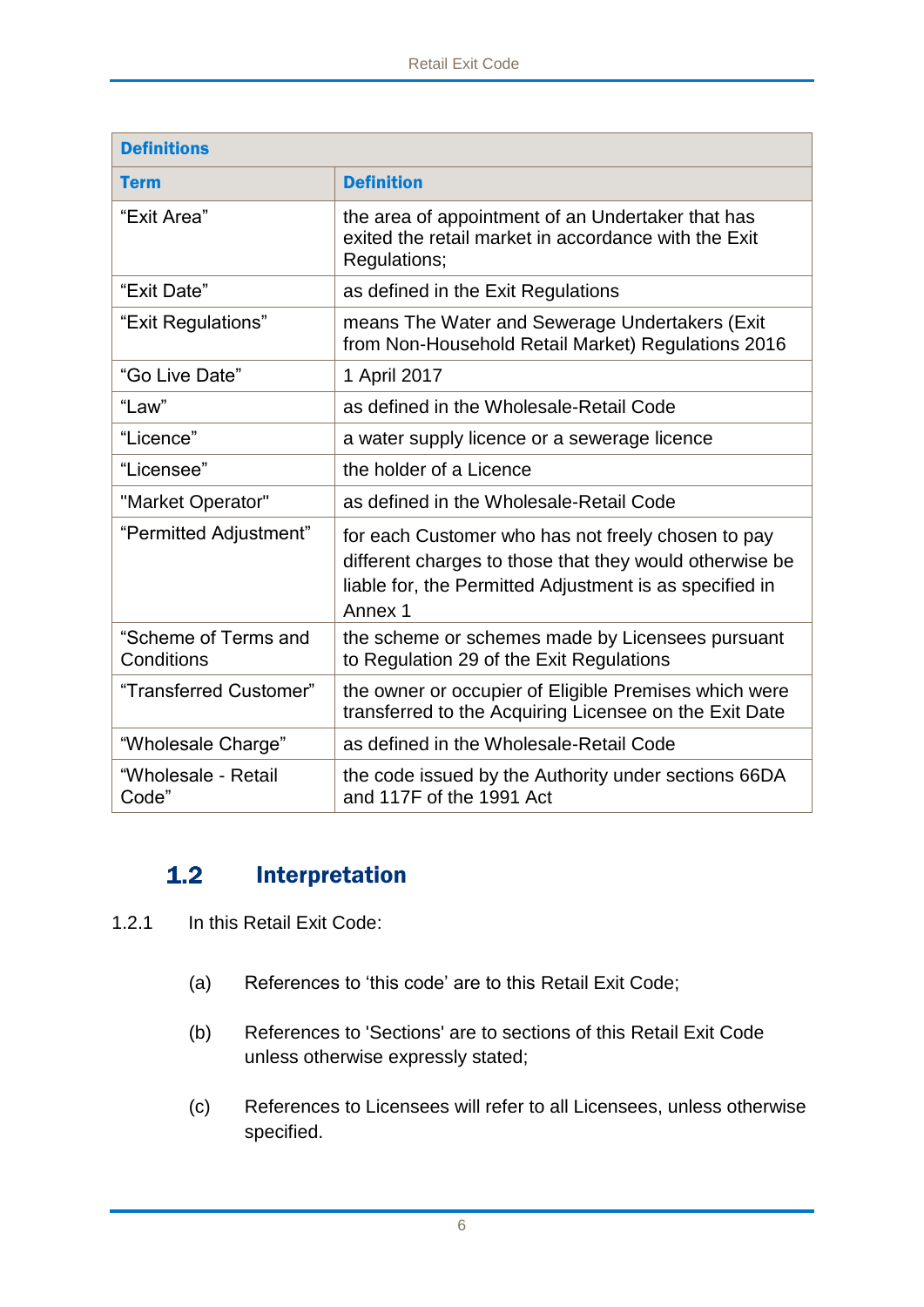- (d) Words imparting a gender include every gender and references to the singular include the plural and vice versa;
- (e) Words denoting persons include individuals and bodies corporate, partnerships, unincorporated associations and other bodies (in each case, wherever resident and for whatever purpose) and vice versa;
- (f) Save as otherwise expressly provided references to time are to local time;
- (g) References to 'writing' or 'written' shall include email;
- (h) References to 'day' and 'calendar day' mean the same as one another;
- (i) References to the Retail Exit Code or any other document are to this Retail Exit Code or that document as in force for the time being and as amended, supplemented, varied, modified, renewed, replaced or extended from time to time in accordance with the requirements of this Retail Exit Code or that document (as the case may be);
- (j) A reference to any body is:
	- (i) if that body (statutory or otherwise) is replaced by another organisation, deemed to refer to that replacement organisation; and
	- (ii) if that body (statutory or otherwise) ceases to exist, deemed to refer to that organisation which most substantially serves the same purposes as the original body;
- (k) A reference to a statute or statutory provision shall, unless otherwise stated, be construed as including:
	- (i) a reference to any orders, regulations and subordinate legislation (as defined by section 21(1) of the Interpretation Act 1978) made from time to time under the statute or statutory provision whether before or after the effective date; and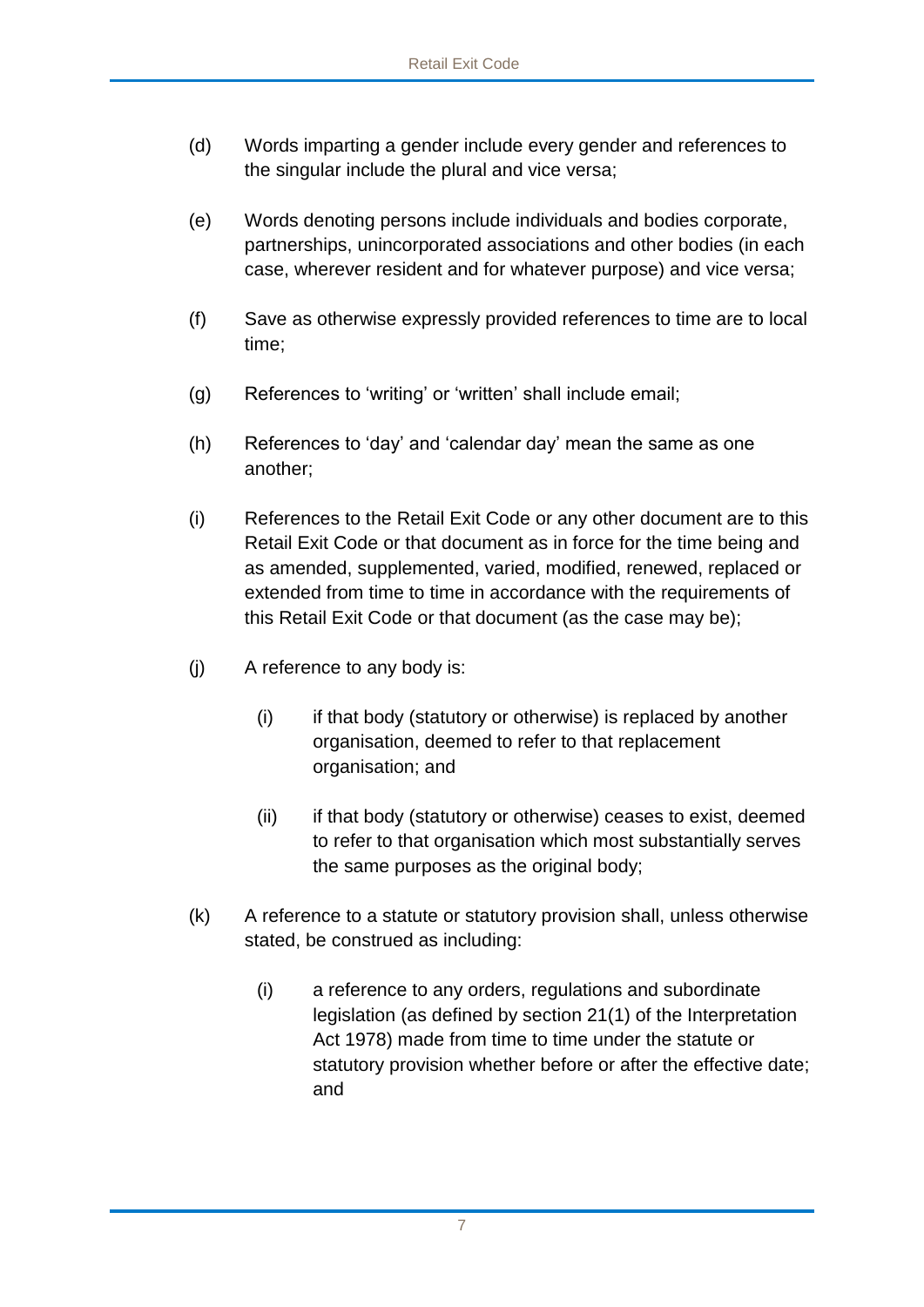- (ii) a reference to that statute, statutory provision or subordinate legislation as in force at the effective date and as from time to time modified or consolidated, superseded, re-enacted or replaced (whether with or without modification) after the effective date;
- (l) References to a person shall, except where the context requires otherwise, include its successors in title and permitted assignees;
- (m) A reference to a particular condition of a Licence shall be construed at any particular time as including a reference to any modification of that condition in force at that time; and
- (n) Any words or expressions used in the Water Industry Act 1991 or the Water Act 2014 shall, unless the contrary intention appears, have the same meaning when used in the Retail Exit Code.
- (o) The headings and contents table in the Retail Exit Code are for convenience only and do not affect its interpretation.
- (p) In the Retail Exit Code, the words 'other', 'includes', 'including' and 'for example' do not limit the generality of any preceding words, and any words which follow them shall not be construed as being limited in scope to the same class as the preceding words where a wider construction is possible.
- (q) In the Retail Exit Code, the words 'for the time being' mean at the relevant time now or in the future unless the context requires otherwise.
- (r) If there is any conflict between any of the following, the order of precedence shall be:
	- (i) any Law other than any Appointment, any Licence, the Market Arrangements Code, the Wholesale Retail Code, the Interim Supply Code, the Retail Exit Code and the Customer Protection Code of Practice;
	- (ii) any Appointment or Licence;
	- (iii) the Market Arrangements Code: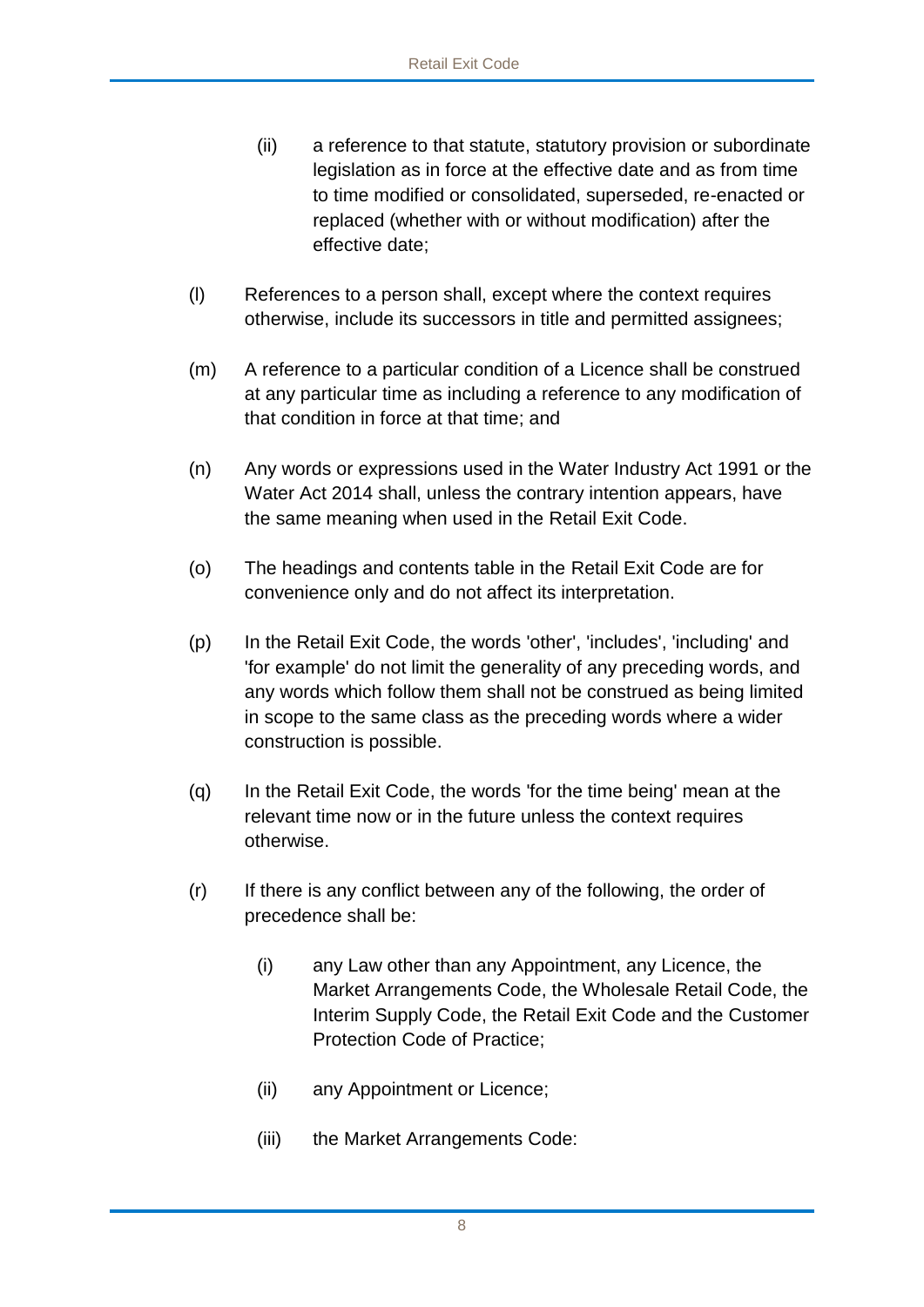- (iv) the Wholesale-Retail Code;
- (v) the Interim Supply Code and the Retail Exit Code;
- (vi) the Customer Protection Code of Practice.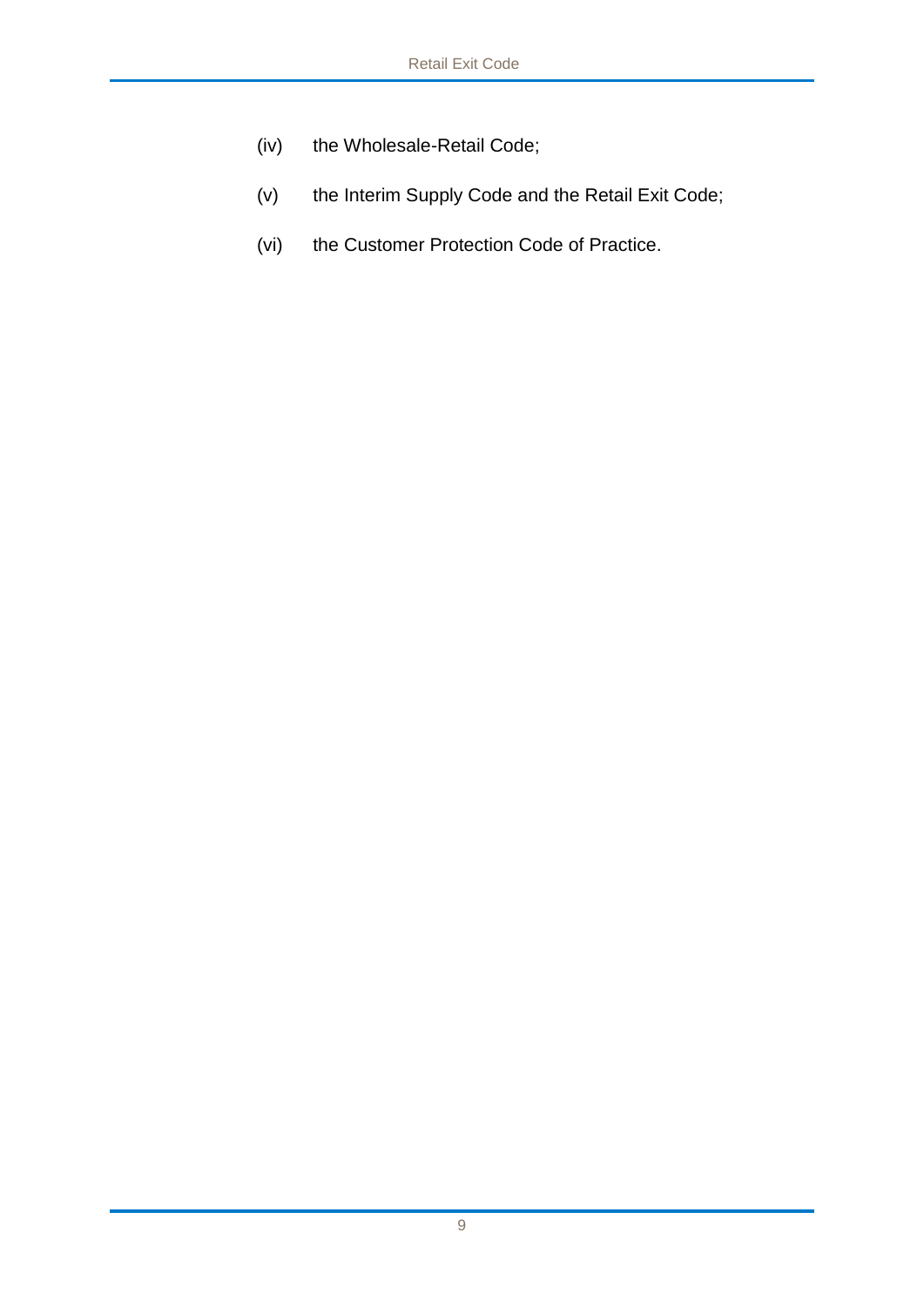#### <span id="page-9-0"></span> $2.$ Introduction

#### $2.1$ Purpose of this code

- <span id="page-9-1"></span>2.1.1 This document is the code issued by the Authority pursuant to Regulation 30 of the Exit Regulations.
- 2.1.2 This code should be read in conjunction with the relevant provisions of the 1991 Act, the 2014 Act and the Exit Regulations.

#### <span id="page-9-2"></span> $2.2$ Scope of this code

- 2.2.1 This code makes provision about the following:
	- (i) the principles to be applied by Licensees in developing Schemes of Terms and Conditions; and
	- (ii) the obligations placed on a Licensee to inform Customers of its applicable Scheme of Terms and Conditions.
- 2.2.2 All Licensees who are providing or proposing to provide services to Customers shall ensure that they make and from time to time revise Schemes of Terms and Conditions for the Exit Areas in which they are providing or proposing to provide services which comply with the principles set out in Section 3. A Scheme of Terms and Conditions which is produced to comply with Section 3 shall apply to the supply of water and/or provision of sewerage services to Customers in the absence of agreed terms. This may include circumstances where the Customer is a Transferred Customer, and the Licensee has received a direction from the WSRA to supply that Customer pursuant to the Exit Regulations or where agreed terms with that Customer have terminated or expired without new terms being agreed and the Licensee has continued the supply of water and/or provision of sewerage services.
- 2.2.3 Any Scheme of Terms and Conditions should be published on the Licensee's website in accordance with regulation 29(3)(a) of the Exit Regulations and provided to the Authority by email to [retailexitcode@ofwat.gov.uk,](mailto:retailexitcode@ofwat.gov.uk) in accordance with regulation 29(3)(b) of the Exit Regulations.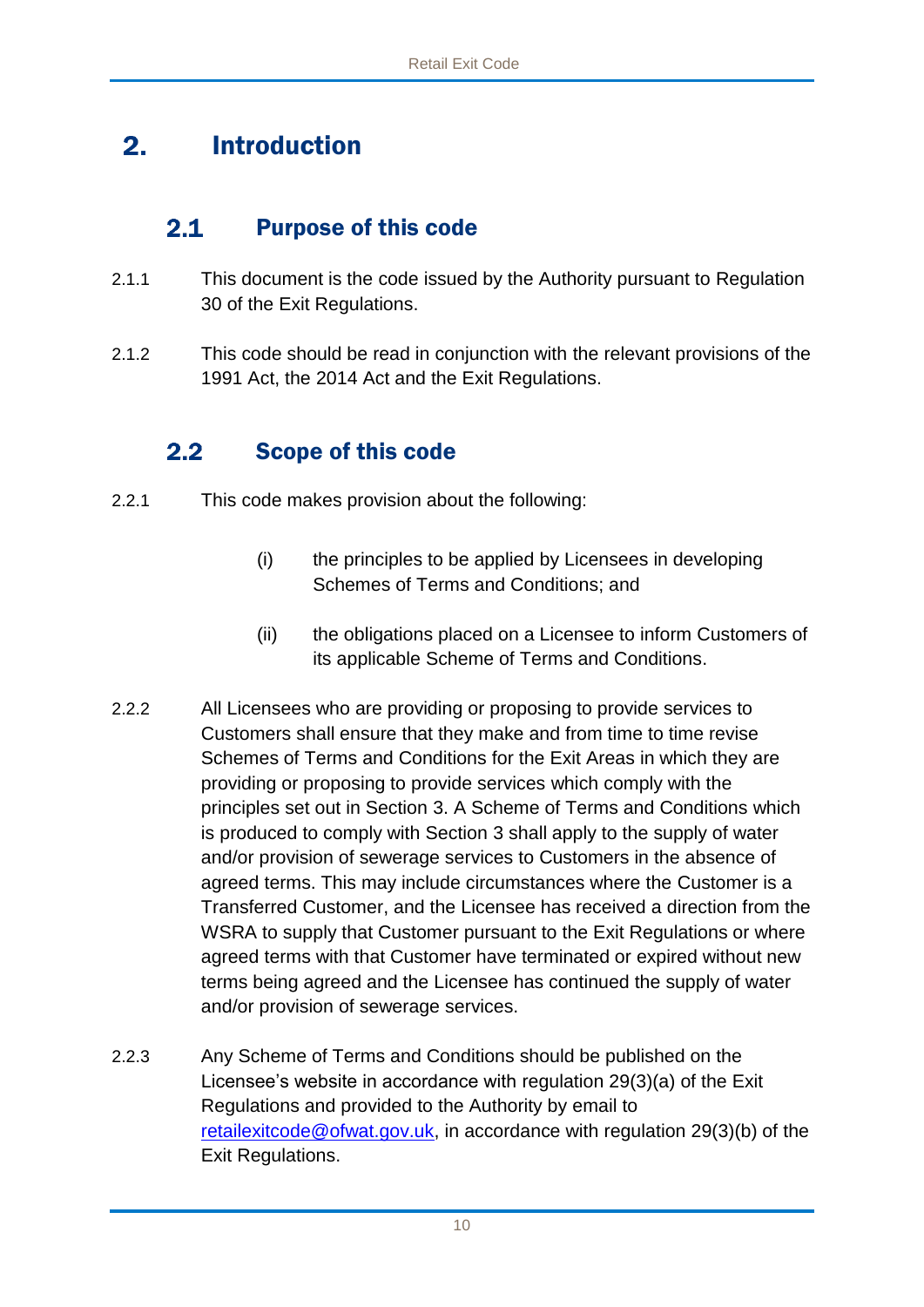2.2.4 This code has effect from 1 April 2020. Its requirements do not apply before this date.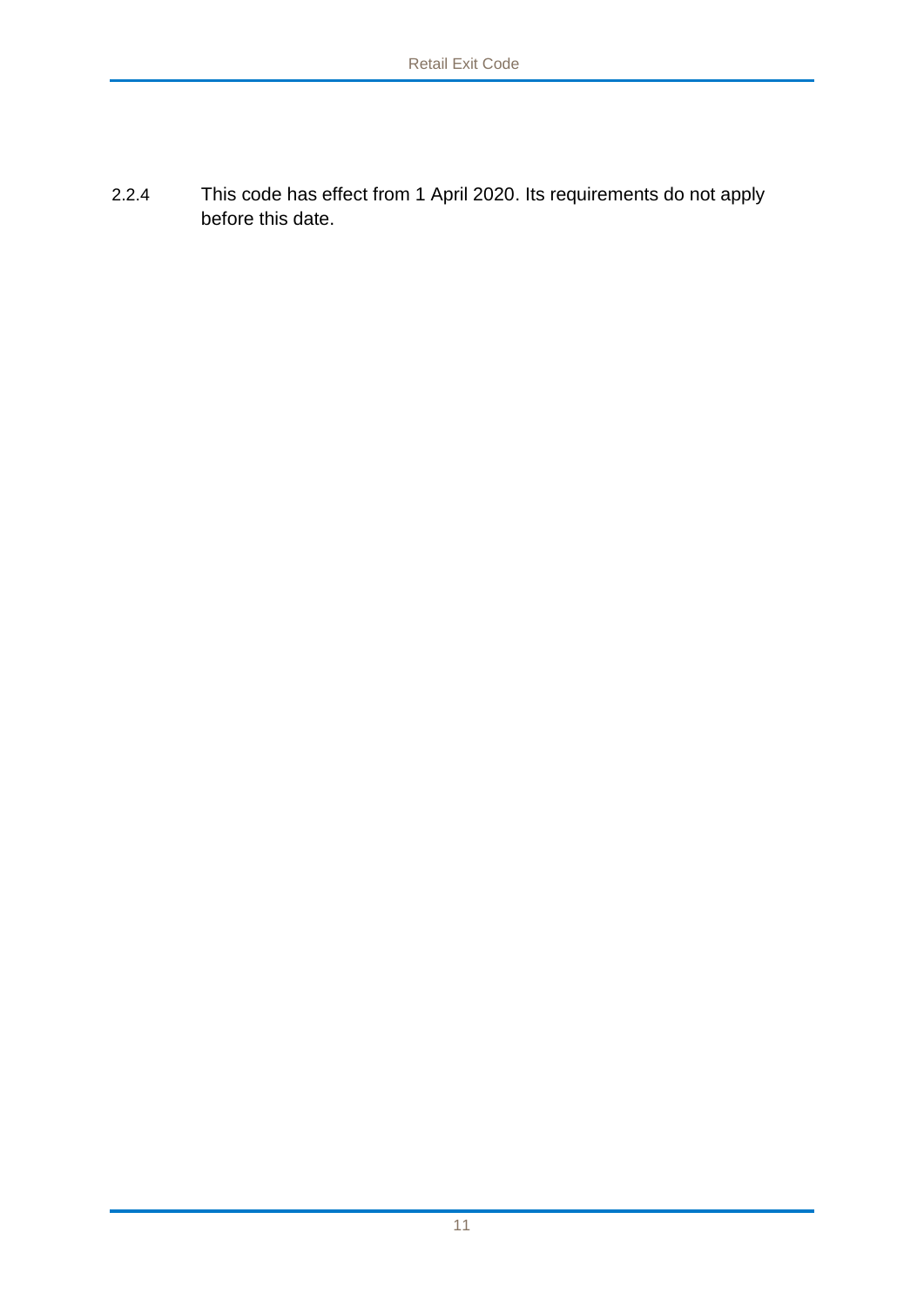### <span id="page-11-0"></span>Provisions about Schemes of Terms and  $3.$ **Conditions**

#### $3.1$ Price requirements

- <span id="page-11-1"></span>3.1.1 Subject to section 3.1.2, the price terms included within a Scheme of Terms and Conditions for Customers in the absence of otherwise agreed terms, must ensure that the charges payable by Customers do not exceed the charges as set out in the following sub-sections.
	- (a) for Customer Group One;

-

- $(i)$  initially, the charges as specified in Annex 1; and
- (ii) thereafter, those initial charges as adjusted on 1 April in each subsequent year by the Permitted Adjustment, if applicable; 1
- (b) for Customer Group Two, the charges as set out in Annex 2; and
- (c) for Customer Group Three, the charges as set out in Annex 3.
- 3.1.2 The price terms may allow higher charges to be paid by a Customer where the Customer freely chooses to pay different charges to those that they would otherwise be liable for.

<sup>&</sup>lt;sup>1</sup> To be clear, the Permitted Adjustments are cumulative. In other words, in year 3 the maximum charge should be the maximum charge that would have been paid by a customer on 1 April 2020 in the relevant Exit Area plus the Permitted Adjustment on first subsequent 1 April plus the Permitted Adjustment on the second subsequent 1 April.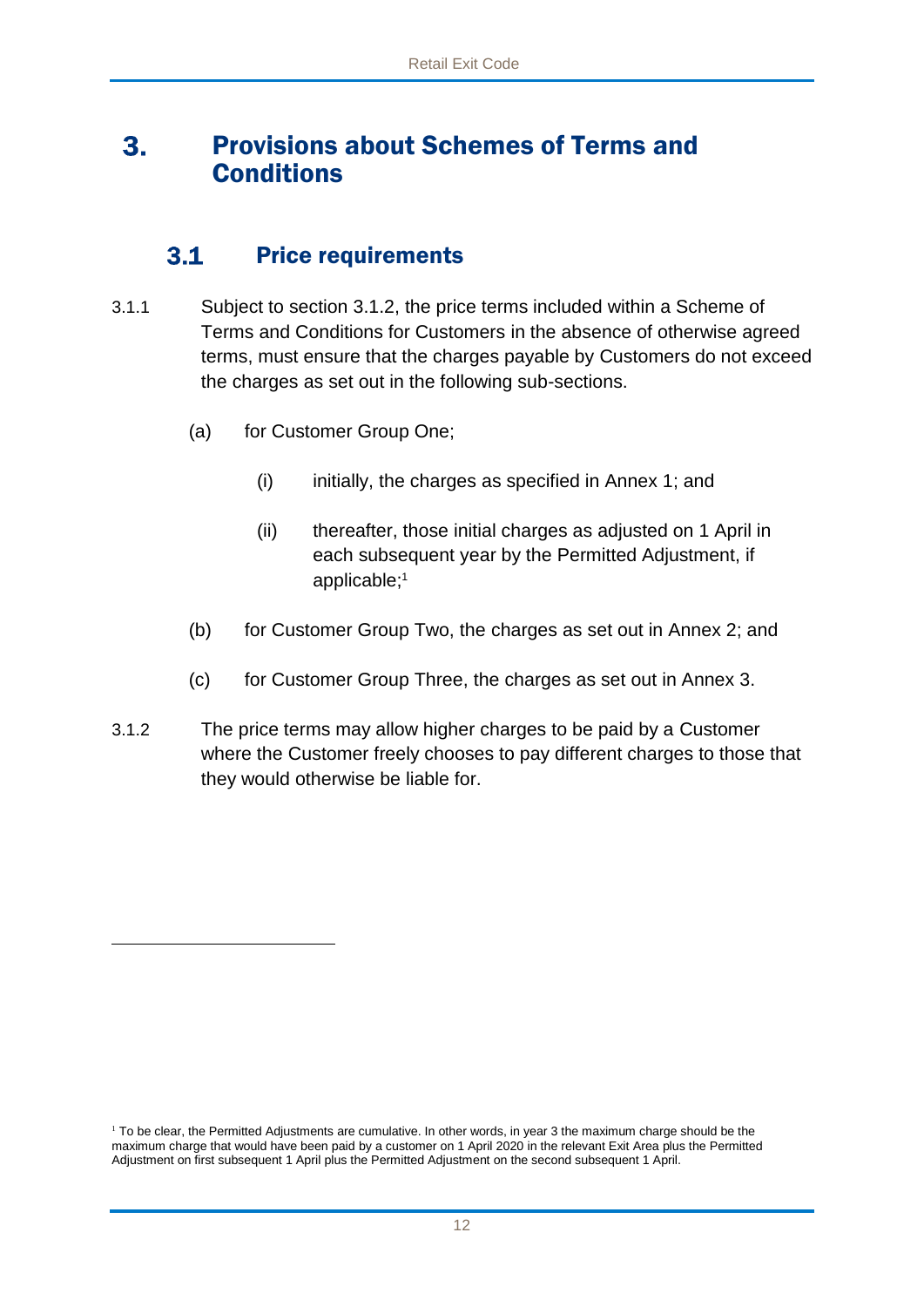#### $3.2<sub>2</sub>$ Non Price requirements

- <span id="page-12-0"></span>3.2.1 In making the non-price terms to be included in a Scheme of Terms and Conditions for Customers, the Licensee must comply with the following principles:
- 3.2.2 The Scheme of Terms and Conditions must be consistent with the Licensee's obligations under its Licence and applicable law.
- 3.2.3 A supply to be made or the services to be provided pursuant to a Scheme of Terms and Conditions may be discontinued only if:
	- (a) The Licensee would be entitled to make a request pursuant to section 61(1ZB) of the 1991 Act; or
	- (b) the Customer has consented to or has requested the discontinuance; or
	- (c) the Licensee sells or otherwise transfers ownership of all or part of its business to another Licensee who offers a supply to the Customer on an equivalent Scheme of Terms and Conditions.
- 3.2.4 Other than the right of an Licensee to submit a Cancellation Request to the Market Operator under the Wholesale-Retail Code, nothing in the Scheme of Terms and Conditions shall prevent or restrict the Customer's right or ability to transfer the supply of its retail service to another Licensee or to other terms and conditions offered by the Licensee at any time. In particular, there shall be no charge or fee payable by the Customer upon termination of the Scheme of Terms and Conditions.
- 3.2.5 Where a Customer relocates within the same Area the Licensee should continue to offer the same Scheme of Terms and Conditions.
- 3.2.6 A Scheme of Terms and Conditions must not include non-price terms which cumulatively in complying with them would cause Transferred Customers to be materially worse off, whether financially or operationally, than they were immediately before the Exit Date.
- 3.2.7 In assessing whether their non-price terms comply with paragraph 3.2.6 Retailers may use reasonable assumptions in relation to the categories of Customer affected. Any such assessment must take into account the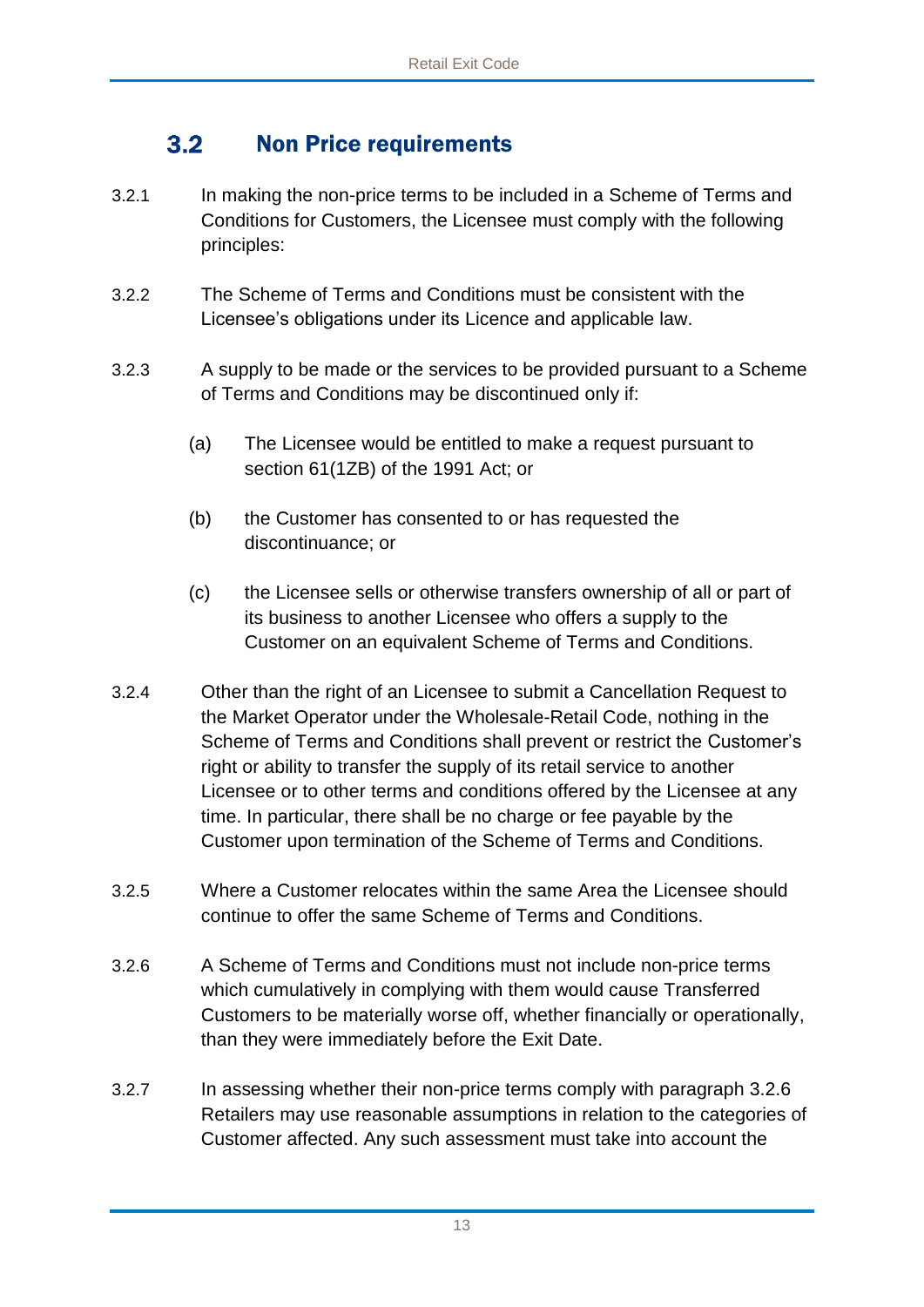impact on Transferred Customers over a reasonable period of no less than one year.

3.2.8 Where a Retailer has made changes to a Scheme of Terms and Conditions during the period after the Go Live Date and before 1 April 2020, it must assess those changes against paragraph 3.2.6 above, and if necessary, make further changes to the Scheme of Terms and Conditions to bring it into compliance by 1 April 2020.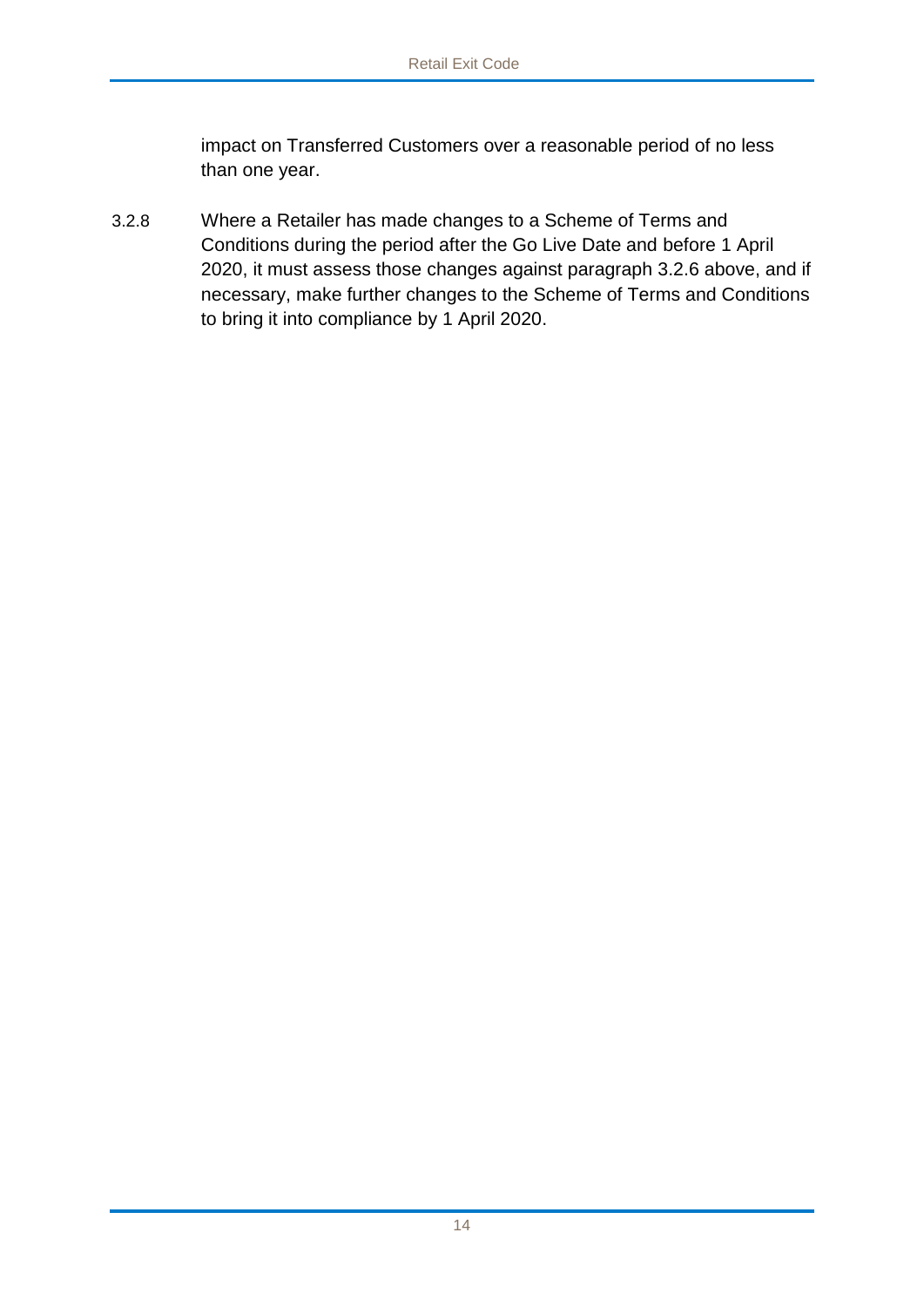#### <span id="page-14-0"></span>Provision of information to Customers  $4<sub>1</sub>$

- 4.1.1 As soon as possible and not later than two months of the date from which the Licensee commences supply to the Customer under the applicable Scheme of Terms and Conditions, the Licensee shall write to the Customer providing the following information:
	- (a) a copy of the applicable Scheme of Terms and Conditions;
	- (b) the date from which the Licensee commenced the provision of supplies to the Customer;
	- (c) that the Customer has the right to switch to another provider of water and/or sewerage services at any time; and
	- (d) that alternative terms and conditions from the applicable Scheme of Terms and Conditions may be available and how information about such alternative terms and conditions may be obtained.
- 4.1.2 As soon as possible but at least two months before the date on which the Licensee discontinues supply pursuant to section 3.2.3 (c) under the applicable Scheme of Terms and Conditions, the Licensee shall write to its Customers providing the following information:
	- (a) the name and contact details of the new Licensee to which it is selling or otherwise transferring ownership to of all or part of its business
	- (b) the date on which supply will be discontinued and supply from the new Licensee will commence, if the Customer does not elect to switch to another provider of water and/or sewerage services;
	- (c) a copy of the applicable Scheme of Terms and Conditions and confirmation that the new Licensee will supply on an equivalent Scheme of Terms and Conditions;
	- (d) that the Customer has the right to switch to another provider of water and/or sewerage services at any time; and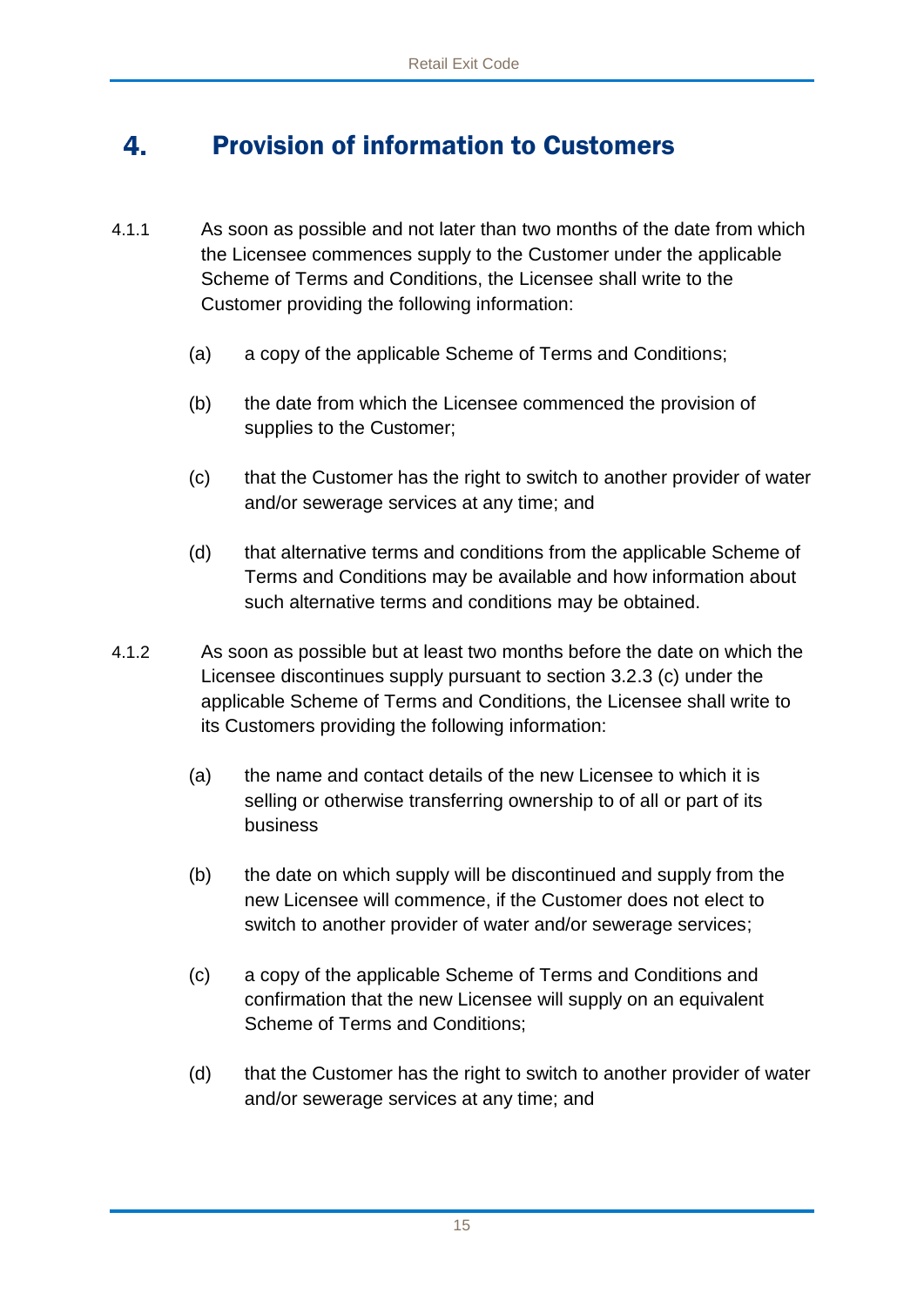- (e) that alternative terms and conditions from the applicable Scheme of Terms and Conditions may be available from the new Licensee and how information about such alternative terms and conditions may be obtained.
- 4.1.3 If a Transferred Customer requests a copy of alternative terms and conditions that the Acquiring Licensee or Licensee has available, the Acquiring Licensee or Licensee shall provide these within 10 Business Days after receiving the request.
- 4.1.4 If a Customer requests a copy of alternative terms and conditions that the Licensee has available, the Licensee (or new Licensee) shall provide these within 10 business days after receiving the request.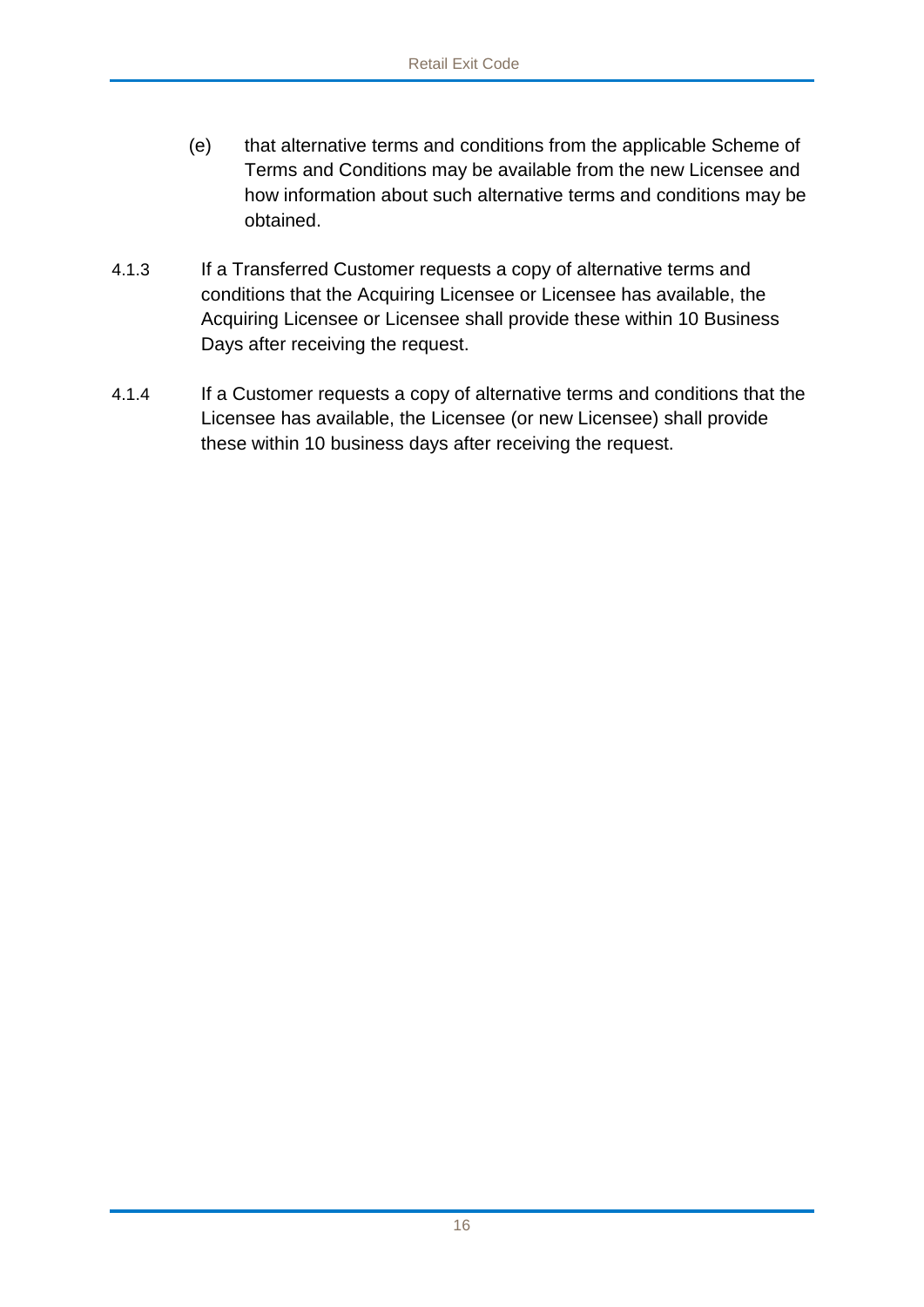# <span id="page-16-0"></span>A1 Allowed charges for Customer Group One

In relation to Customer Group One, the Licensee's charges to each Customer in each Charging Year in respect of its Business Retail Activities shall not exceed C calculated in accordance with the following formula:

 $C = [(rc + w)/(1 - m)]$ 

Where:

rc = the allowed average retail cost component for a given customer type (in pounds) as set out in Table 1;

w = the wholesale charges for a given Customer; and

m = the allowed net margin for a given Customer type (expressed as a percentage) as set out in Table 1.

# Table 1 Customer Group One, allowed average retail cost components and allowed net margins (2020/21)

| <b>Area</b> | <b>Customer type</b>                                                      | <b>2020/21 allowed</b><br>retail cost per<br>customer (rc) | 2020/21<br>allowed retail<br>net margin (m) |
|-------------|---------------------------------------------------------------------------|------------------------------------------------------------|---------------------------------------------|
| <b>AFW</b>  | Water<br>$0 - 0.5$<br>MI<br>measured<br>or<br>assessed; water unmeasured  | £49.63                                                     | 2.94%                                       |
| <b>ANH</b>  | Water unmeasured                                                          | £14.55                                                     | 1.54%                                       |
| <b>ANH</b>  | Water unmeasured (Hartlepool)                                             | £14.09                                                     | 2.06%                                       |
| <b>ANH</b>  | Water 0-0.5MI measured or assessed                                        | £46.11                                                     | 3.76%                                       |
| <b>ANH</b>  | Wastewater unmeasured                                                     | £15.09                                                     | 1.12%                                       |
| <b>ANH</b>  | Wastewater<br>$0 - 0.5$ MI<br>measured<br>or<br>assessed                  | £42.35                                                     | 3.26%                                       |
| <b>ANH</b>  | Wastewater<br>(trade<br>unmeasured<br>effluent)                           | £16.15                                                     | 1.17%                                       |
| ANH         | $0 - 0.5$ MI<br>Wastewater<br>measured<br>or<br>assessed (trade effluent) | £122.08                                                    | 3.55%                                       |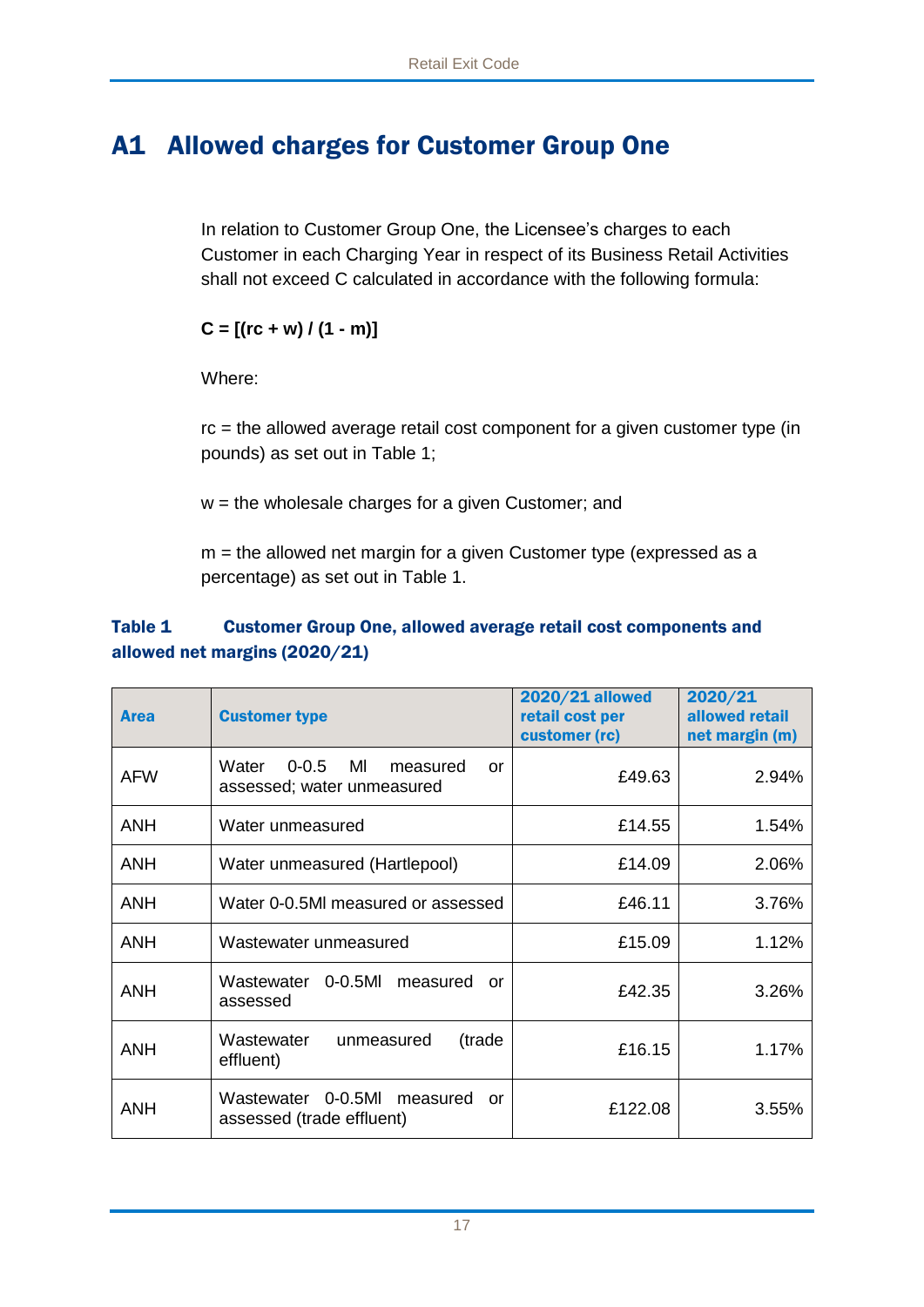| <b>BRL</b> | Water 0-0.5MI measured or assessed                                       | £26.85 | 3.66% |
|------------|--------------------------------------------------------------------------|--------|-------|
| <b>BRL</b> | Water unmeasured                                                         | £8.40  | 4.07% |
| <b>NES</b> | Water unmeasured                                                         | £18.77 | 6.68% |
| <b>NES</b> | Water 0-0.5MI measured or assessed                                       | £30.87 | 4.00% |
| <b>NES</b> | Wastewater unmeasured                                                    | £19.77 | 4.36% |
| <b>NES</b> | Wastewater 0-0.5MI measured or<br>assessed                               | £33.11 | 2.56% |
| <b>PRT</b> | Water unmeasured                                                         | £18.39 | 2.19% |
| <b>PRT</b> | Water 0-0.5MI measured or assessed                                       | £22.13 | 2.40% |
| <b>SVT</b> | $0 - 0.5$<br>MI<br>Water<br>measured<br>or<br>assessed; water unmeasured | £49.76 | 3.73% |
| <b>SVT</b> | Wastewater 0-0.5 MI measured or<br>assessed; water unmeasured            | £49.93 | 2.85% |
| <b>SEW</b> | Water unmeasured                                                         | £40.05 | 1.14% |
| <b>SEW</b> | Water 0-0.5MI measured or assessed                                       | £40.06 | 2.73% |
| <b>SRN</b> | Water unmeasured                                                         | £13.65 | 2.17% |
| <b>SRN</b> | Water 0-0.5MI measured or assessed                                       | £25.87 | 6.32% |
| <b>SRN</b> | Wastewater unmeasured                                                    | £16.82 | 1.95% |
| <b>SRN</b> | $0 - 0.5$ MI<br>Wastewater<br>measured<br>or<br>assessed                 | £28.29 | 3.62% |
| <b>SSC</b> | $0 - 0.5$<br>MI<br>Water<br>measured<br>or<br>assessed; water unmeasured | £49.10 | 2.96% |
| <b>SWT</b> | Water unmeasured (South West)                                            | £14.59 | 1.87% |
| <b>SWT</b> | Wastewater unmeasured                                                    | £16.32 | 1.87% |
| <b>SWT</b> | Water 0-0.5 MI measured or assessed<br>(South West)                      | £17.28 | 3.13% |
| <b>SWT</b> | 0-0.5MI measured or<br>Wastewater<br>assessed                            | £16.73 | 2.74% |
| <b>SWT</b> | Water unmeasured (Bournemouth)                                           | £16.29 | 1.82% |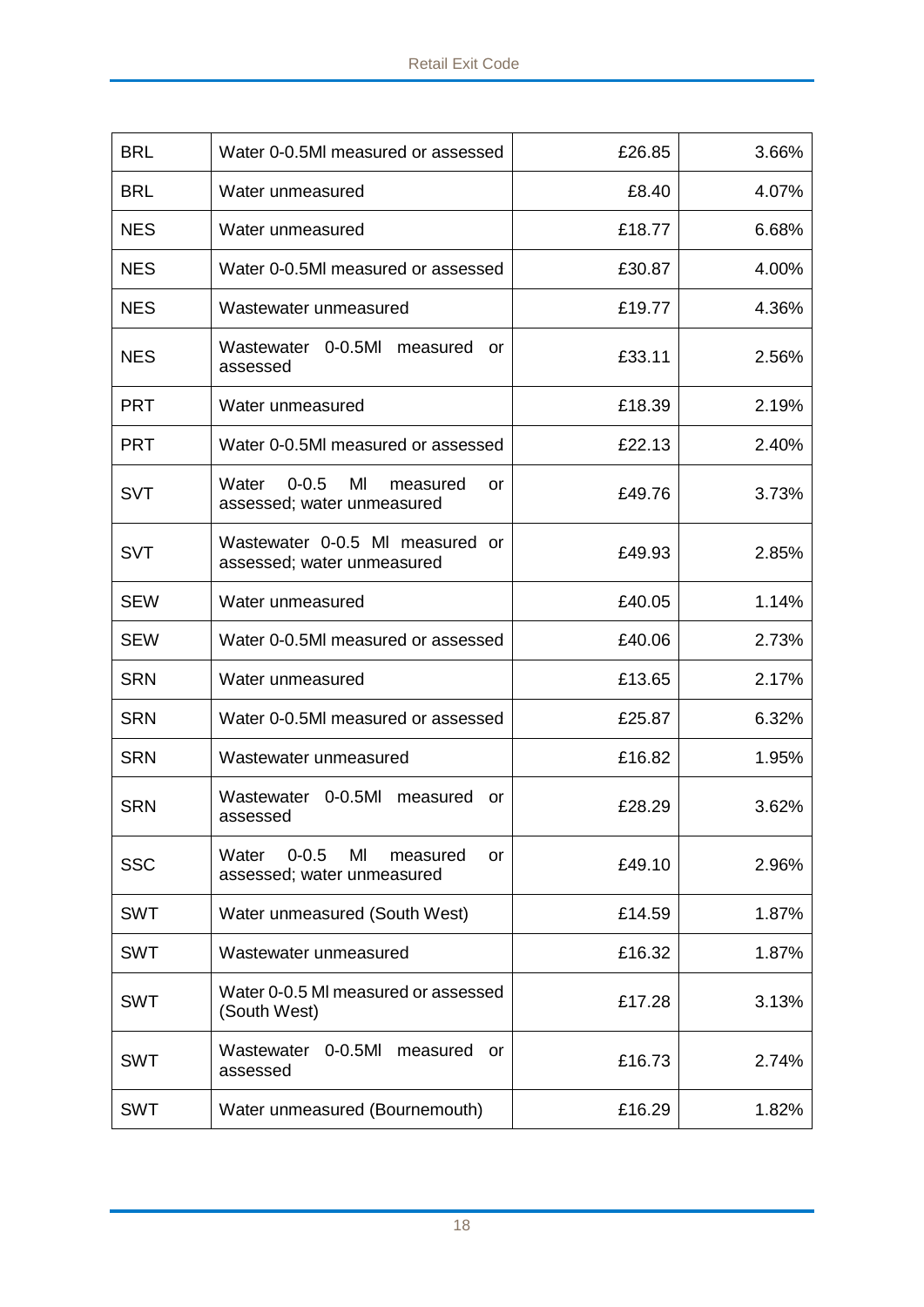| <b>SWT</b> | Water 0-0.5 MI measured or assessed<br>(Bournemouth)                     | £23.66 | 3.01%  |
|------------|--------------------------------------------------------------------------|--------|--------|
| <b>SES</b> | Water unmeasured                                                         | £21.11 | 2.61%  |
| <b>SES</b> | Water 0-0.5 MI measured or assessed                                      | £32.74 | 2.61%  |
| <b>TMS</b> | Water 0-0.5 MI measured or assessed                                      | £25.45 | 2.88%  |
| <b>TMS</b> | Wastewater 0-0.5 MI measured or<br>assessed                              | £34.42 | 3.15%  |
| <b>TMS</b> | Wastewater 0-0.5 MI measured (trade<br>effluent)                         | £35.16 | 3.39%  |
| <b>TMS</b> | Water unmeasured                                                         | £24.94 | 2.50%  |
| <b>TMS</b> | Wastewater unmeasured                                                    | £33.46 | 2.50%  |
| <b>UUW</b> | $0 - 0.5$<br>MI<br>Water<br>measured<br>or<br>assessed; water unmeasured | £38.45 | 2.84%  |
| <b>UUW</b> | Wastewater 0-0.5 MI measured or<br>assessed; water unmeasured            | £57.82 | 2.84%  |
| <b>WSX</b> | Water unmeasured                                                         | £21.03 | 1.45%  |
| <b>WSX</b> | Wastewater unmeasured                                                    | £16.85 | 1.57%  |
| <b>WSX</b> | Water 0-0.5 MI measured or assessed                                      | £25.01 | 3.30%  |
| <b>WSX</b> | Wastewater 0-0.5 MI measured or<br>assessed                              | £18.70 | 3.41%  |
| <b>WSX</b> | Wastewater 0-0.5 MI measured or<br>assessed (trade effluent)             | £24.99 | 3.31%  |
| <b>YKY</b> | Water unmeasured                                                         | £19.07 | 11.71% |
| <b>YKY</b> | Wastewater unmeasured                                                    | £19.22 | 7.03%  |
| <b>YKY</b> | Water 0-0.5MI measured or assessed                                       | £29.02 | 3.55%  |
| <b>YKY</b> | Wastewater 0-0.5 MI measured or<br>assessed                              | £31.33 | 2.93%  |
| <b>YKY</b> | Wastewater 0-0.5 MI measured or<br>assessed (trade effluent)             | £25.01 | 2.35%  |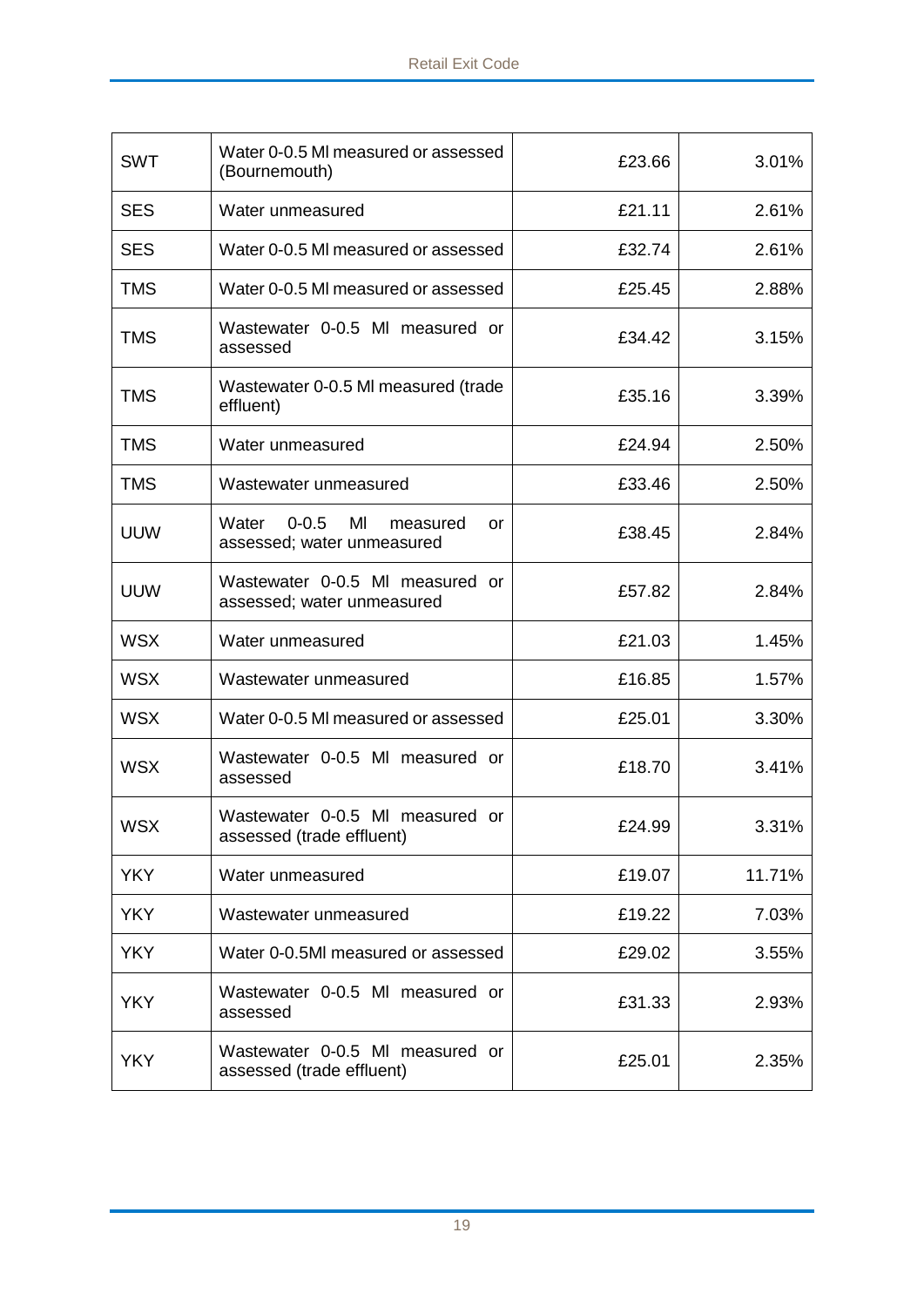# Permitted Adjustments allowed for Customer Group One

In Charging Years subsequent to 2020/21 the Licensee's charges to each Customer in Customer Group One are permitted to be adjusted. The adjustment is applicable from the start of each Charging Year and based on the CPIH inflation rate as measured in October of the previous Charging Year. Specifically the adjustment is permitted to apply to rc, as defined by the formula

## $rc_{t+1}$  =  $rc_t$  x inf<sub>t</sub>

## Where:

 $rc_{t+1}$  = the allowed average retail cost component for a given Customer type (in pounds) in subsequent years;

 $rc<sub>t</sub>$  = the allowed average retail cost component for a given Customer type (in pounds) for 2020/21 as set out in Table 1;

 $inf<sub>t</sub> = CPIH$  (expressed as an index relative to the previous year) as reported by the Office for National Statistics for October of the previous year;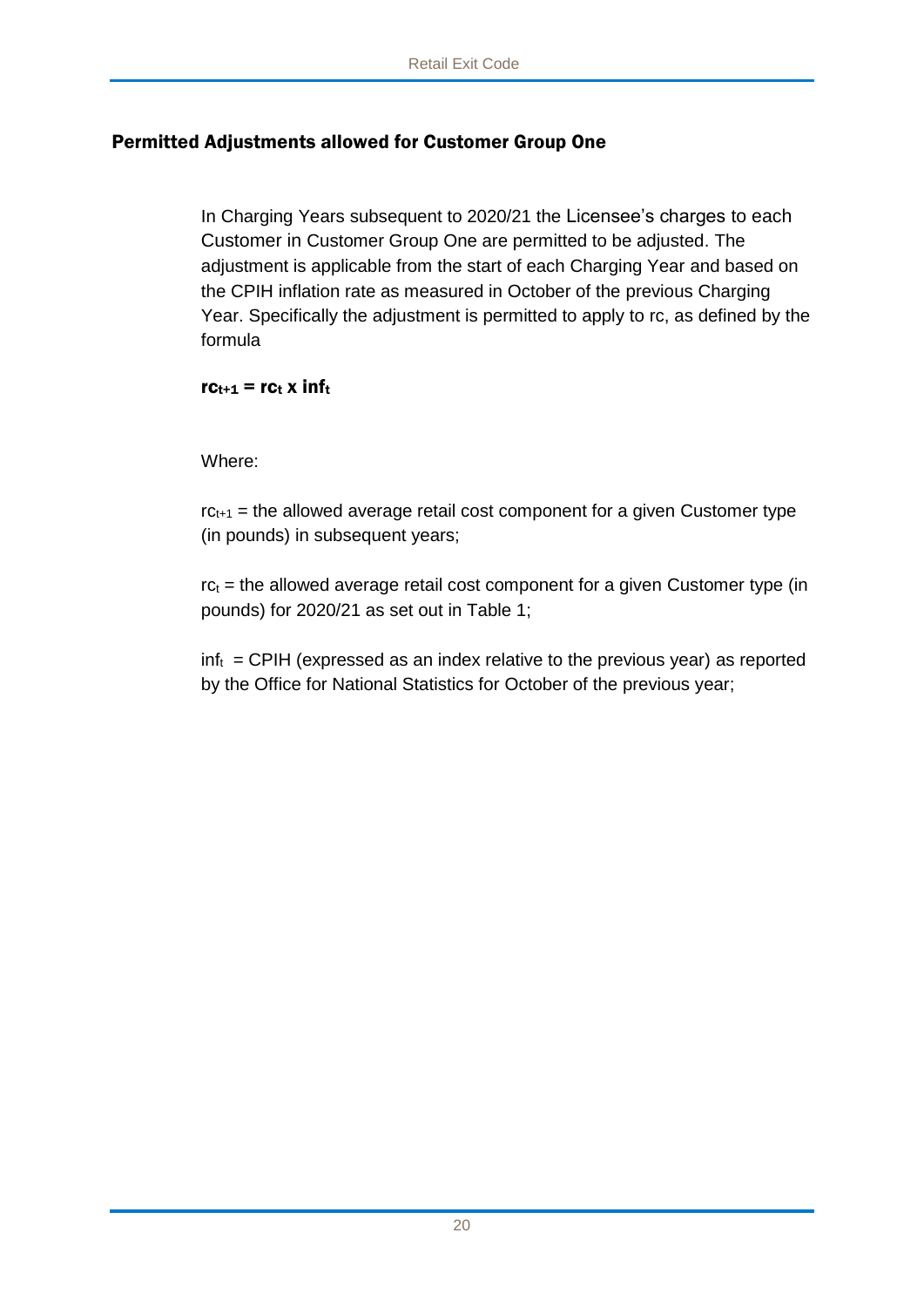# <span id="page-20-0"></span>A2 Allowed charges for Customer Group Two

In relation to Customer Group Two, the Licensee's charges to each Customer in each Charging Year in respect of its Business Retail Activities shall not exceed C calculated in accordance with the following formula:

# **C = (1 + gm) x w**

Where:

gm = the allowed gross margin for a given Customer type (expressed as a percentage) and is the higher of:

- the gm for an equivalent usage Customer in FY2019/2020; or
- the gm as set out in Table 2.

 $w =$  the wholesale charges for a given Customer type.

# Table 2 Customer Group Two and allowed gross margins

| <b>Customer group</b>               | gm% |
|-------------------------------------|-----|
| Water supplies 0.5 MI to 50 MI      | 8%  |
| Wastewater services 0.5 MI to 50 MI | 10% |